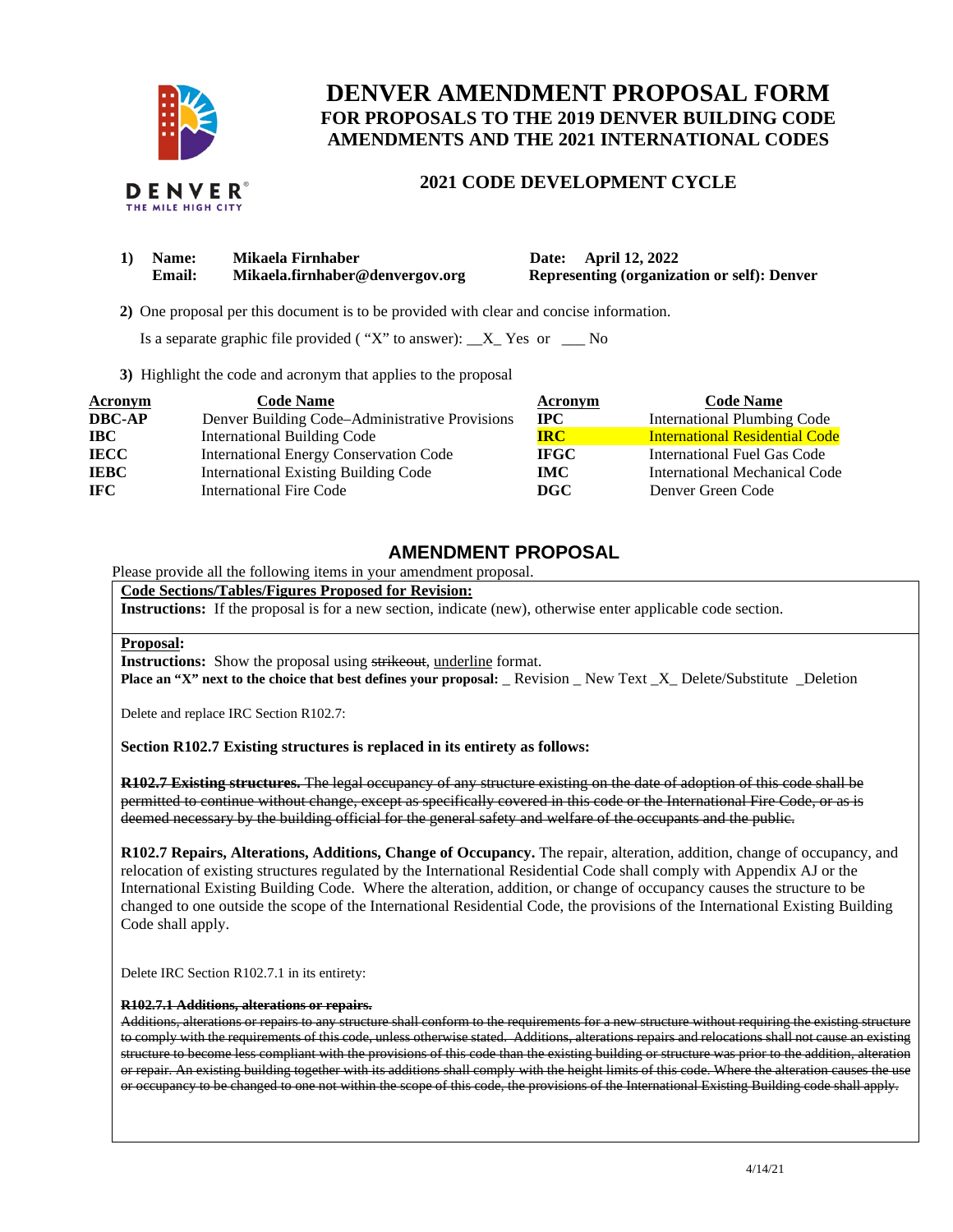Modify IRC Adoption Appendix Status Table for Row Appendix AJ only as follows:

| <b>APPENDIX</b> | <b>TITLE-SUBJECT</b>                     | <b>STATUS</b>             |
|-----------------|------------------------------------------|---------------------------|
|                 | <b>Existing Buildings and Structures</b> | <b>Deleted</b> Adopted as |
|                 |                                          | Amended                   |

Delete and replace Appendix AJ in its entirety:

# **APPENDIX AJ EXISTING BUILDINGS AND STRUCTURES**

# **Appendix AJ is replaced in its entirety as follows:**

# **SECTION AJ101 PURPOSE AND INTENT**

**AJ101.1 Scope.** The provisions of this appendix shall apply to the repair, alteration, addition, change of occupancy, and relocation of existing buildings regulated by the International Residential Code.

**Exceptions.** Work performed in accordance with the International Existing Building Code shall be deemed to comply with the provisions of this appendix.

**AJ101.2 Purpose.** The purpose of these provisions is to encourage the continued use or reuse of legally existing buildings and structures. These provisions are intended to permit work in existing buildings that is consistent with the purpose of this code. Compliance with these provisions shall be deemed to meet the requirements of this code.

# **SECTION AJ102 COMPLIANCE**

**AJ102.1 Classification of Work.** Work in existing buildings shall be classified into categories of work: repair, alteration, addition, change of occupancy, and relocation. Historic buildings shall comply with the requirements of AJ110.

**AJ102.1.1 Repairs.** Repairs shall comply with the requirements of AJ104 and AJ105.

**AJ102.1.2 Alterations.** Alterations shall comply with the requirements of AJ104 and AJ106.

**AJ102.1.3 Additions.** Additions shall comply with the requirements of AJ104 and AJ107.

**AJ102.1.4 Change of Occupancy.** A change of occupancy shall comply with the requirements of AJ104 and AJ108.

**AJ102.1.5 Relocation.** Relocated buildings shall comply with the requirements of AJ109.

**AJ102.2 Multiple categories of work.** Work of more than one category shall be part of a single work project. Related work permitted within a 12-month period shall be considered to be a single work project. Where a project includes one category of work in one building area and another category of work in a separate and unrelated area of the building, each project area shall comply with the requirements of the respective category of work. Where a project with more than one category of work is performed in the same area or in related areas of the building, the project shall comply with the requirements of the more stringent category of work.

**AJ102.3 Work area.** The work area shall be identified on the construction documents.

**AJ102.4 Equivalent alternatives.** These provisions are not intended to prevent the use of any alternative material, alternative design or alternative method of construction not specifically prescribed herein, provided that any alternative has been deemed to be equivalent and its use authorized by the building official.

**AJ102.5 More restrictive requirements.** Buildings or systems in compliance with the requirements of this code for new construction shall not be required to comply with any more restrictive requirement of these provisions.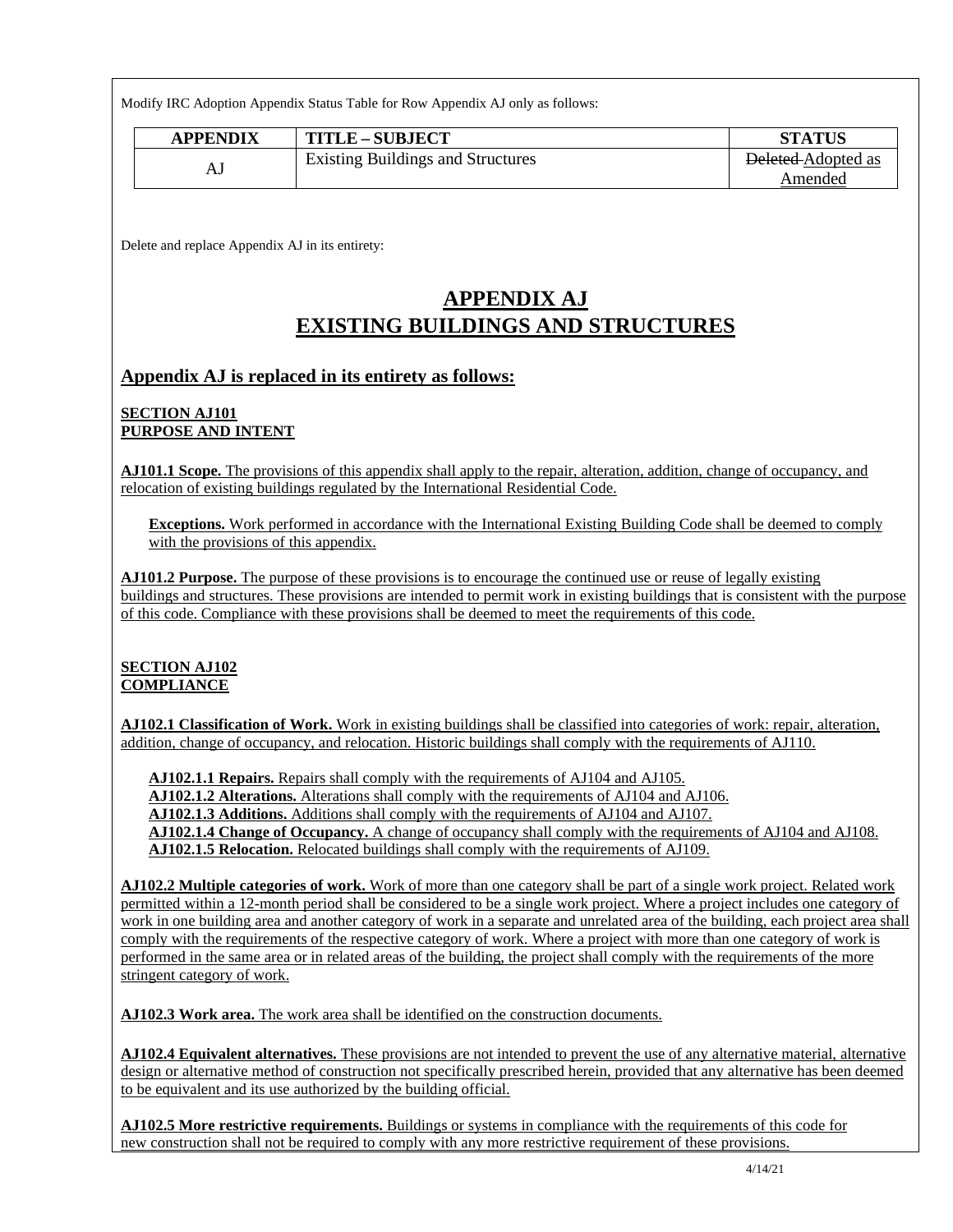**AJ102.6 Features exceeding code requirements.** Elements, components and systems of existing buildings with features that exceed the requirements of this code for new construction, and are not otherwise required as part of approved alternative arrangements or deemed by the building official to be required to balance other building elements not complying with this code for new construction, shall not be prevented by these provisions from being modified as long as they remain in compliance with the applicable requirements for new construction.

# **SECTION AJ103 DEFINITIONS**

**AJ103.1 Scope.** For purposes of this appendix, the following terms and words shall have the meanings indicated in this section.

**ALTERATION.** The change, strengthening or addition of load-bearing elements; the refinishing, replacement, bracing, strengthening, upgrading or extensive repair of existing materials, elements, components, equipment or fixtures; the reconfiguration of any space; the addition or elimination of any door or window; the reconfiguration or extension of any system; or the installation of any additional equipment.

. **CATEGORIES OF WORK.** The nature and extent of construction work undertaken in an existing building. The categories of work covered in this appendix are repair, alteration, addition, change of occupancy, and relocation

**CHANGE OF OCCUPANCY.** Any of the following shall be considered a change of occupancy where the current International Residential Code requires a greater degree of safety, accessibility, structural strength, fire protection, means of egress, ventilation or sanitation than is existing in the current building or structure:

- 1. Any change in the occupancy classification of a building or structure.
- 2. Any change in the purpose of, or a change in the level of activity within, a building or structure.
- 3. A change of use.

**CHANGE OF USE.** A change in the use of a building or a portion of a building, within the same group classification, for which there is a change in application of the code requirements.

**DANGEROUS.** Any building, structure, or portion thereof that meets any of the conditions described below shall be deemed dangerous:

- 1. The building or structure has collapsed, has partially collapsed, has moved off its foundation or lacks the necessary support of the ground.
- **2.** There exists a significant risk of collapse, detachment or dislodgement of any portion, member, appurtenance or ornamentation of the building or structure under permanent, routine or frequent loads; under actual loads already in effect; or under snow, wind, rain, flood, earthquake or other environmental loads when such loads are imminent.

**EQUIPMENT OR FIXTURE.** Any plumbing, heating, electrical, ventilating, air-conditioning, refrigerating and fire protection equipment; and elevators, dumb waiters, boilers, pressure vessels, and other mechanical facilities or installations that are related to building services.

**HISTORIC BUILDING.** Any building or structure that is one or more of the following:

- 1. Listed, or certified as eligible for listing, by the State Historic Preservation Officer or the Keeper of the National Register of Historic Places, in the National Register of Historic Places
- 2. Designated as individually historic under an applicable state or local law.
- 3. Certified as a contributing resource within a National Register-listed, or a state-listed, or locally designated historic district.

**HISTORIC PRESERVATION PROFESSIONAL.** An individual meeting the Professional Qualification Standards for Architectural History, Architecture, or Historic Architecture, as outlined by the National Park Service in Code of Federal Regulations, 36 CFR Part 61.

**MATERIALS AND METHODS REQUIREMENTS.** Those requirements in this code that specify material standards; details of installation and connection; joints; penetrations; and continuity of any element, component or system in the building. The required quantity, fire resistance, flame spread, acoustic or thermal performance, or other performance attribute is specifically excluded from materials and methods requirements.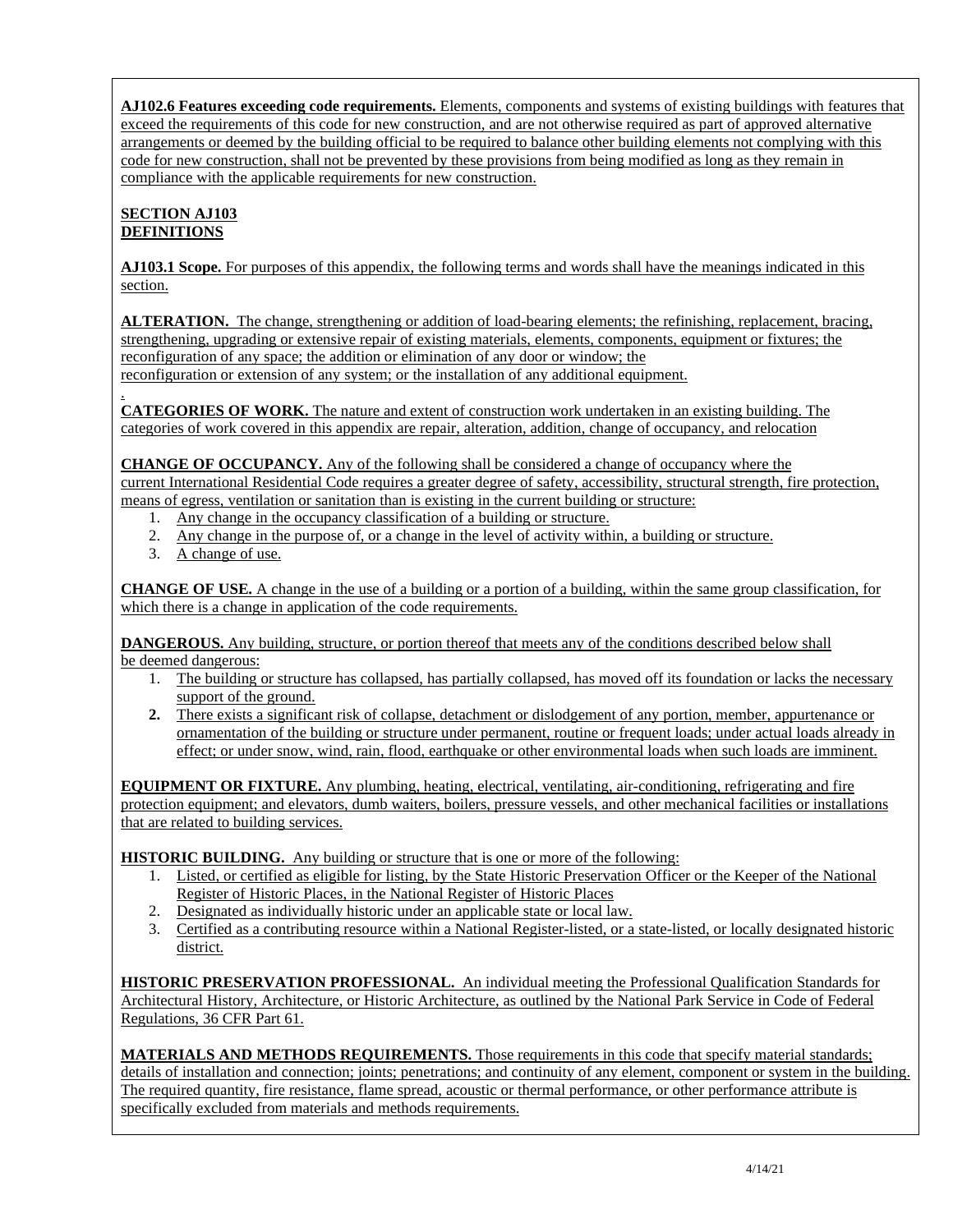**RELOCATION.** The movement of an existing building from one lot to another, the movement of an existing building within the same lot, or any change to the boundaries of the lot for an existing building with or without movement of the existing building.

**REPAIR.** The reconstruction, replacement, or renewal of any part of an existing building for the purpose of its maintenance or to correct damage. Repairs include the patching, restoration or minor replacement of materials, elements, components, equipment, or fixtures for the purposes of maintaining those materials, elements, components, equipment, or fixtures in good or sound condition. Repairs exclude complete or substantial replacement of that portion of the existing building and new work.

**SUBSTANTIAL DAMAGE.** For the purpose of determining compliance with the flood provisions of this code, damage of any origin sustained by a structure whereby the cost of restoring the structure to its before-damaged condition would equal or exceed 50 percent of the market value of the structure before the damage occurred.

**SUBSTANTIAL IMPROVEMENT.** For the purpose of determining compliance with the flood provisions of this code, any repair, alteration, addition or improvement of a building or structure, the cost of which equals or exceeds 50 percent of the market value of the structure, before the improvement or repair is started. If the structure has sustained substantial damage, any repairs are considered substantial improvement regardless of the actual repair work performed. The term does not, however, include either of the following:

- 1. Any project for improvement of a building required to correct existing health, sanitary or safety code violations identified by the code official and that is the minimum necessary to ensure safe living conditions.
- 2. Any alteration of a historic structure, provided that the alteration will not preclude the structure's continued designation as a historic structure.

**SUBSTANTIAL STRUCTURAL ALTERATION.** An alteration in which the gravity load-carrying structural elements altered within a 5-year period support more than 30 percent of the total floor and roof area of the building or structure. The areas to be counted toward the 30 percent shall include mezzanines, penthouses, and in-filled courts and shafts tributary to the altered structural elements.

**SUBSTANTIAL STRUCTURAL DAMAGE.** A condition where any of the following apply:

- 1. The vertical elements of the lateral force-resisting system have suffered damage such that the lateral load-carrying capacity of any story in any horizontal direction has been reduced by more than 33 percent from its pre-damage condition.
- 2. The capacity of any vertical component carrying gravity load, or any group of such components, that has a tributary area more than 30 percent of the total area of the structure's floor(s) and roof(s) has been reduced more than 20 percent from its pre-damage condition, and the remaining capacity of such affected elements, with respect to all dead and live loads, is less than 75 percent of that required by this code for new buildings of similar structure, purpose and location.
- 3. The capacity of any structural component carrying snow load, or any group of such components, that supports more than 30 percent of the roof area of similar construction has been reduced more than 20 percent from its pre-damage condition, and the remaining capacity with respect to dead, live and snow loads is less than 75 percent of that required by this code for new buildings of similar structure, purpose and location.

**UNSAFE.** Buildings, structures or equipment that are unsanitary, or that are deficient due to inadequate means of egress, inadequate light and ventilation, or that constitute a fire hazard, or in which the structure or individual structural members meet the definition of "Dangerous," or that are otherwise dangerous to human life or the public welfare, or that involve illegal or improper occupancy or inadequate maintenance shall be deemed unsafe. A vacant structure that is not secured against entry may be deemed unsafe.

**WORK AREA.** That portion or portions of a building consisting of any repair, alteration, addition, change of occupancy and relocation as indicated on the construction documents. Work area excludes other portions of the building where incidental work entailed by the intended work must be performed, and portions of the building where work not initially intended by the owner is specifically required by this code.

# **SECTION AJ104**

# **PROVISIONS APPLICABLE TO ALL CATEGORIES OF WORK**

**AJ104.1 General.** Regardless of the category of work being performed, the work shall not cause the structure to become unsafe or adversely affect the performance of the building; shall not cause an existing mechanical or plumbing system to become unsafe, hazardous, insanitary or overloaded; and unless expressly permitted by these provisions, the work shall not make the building any less compliant with this code than it was before the work was undertaken.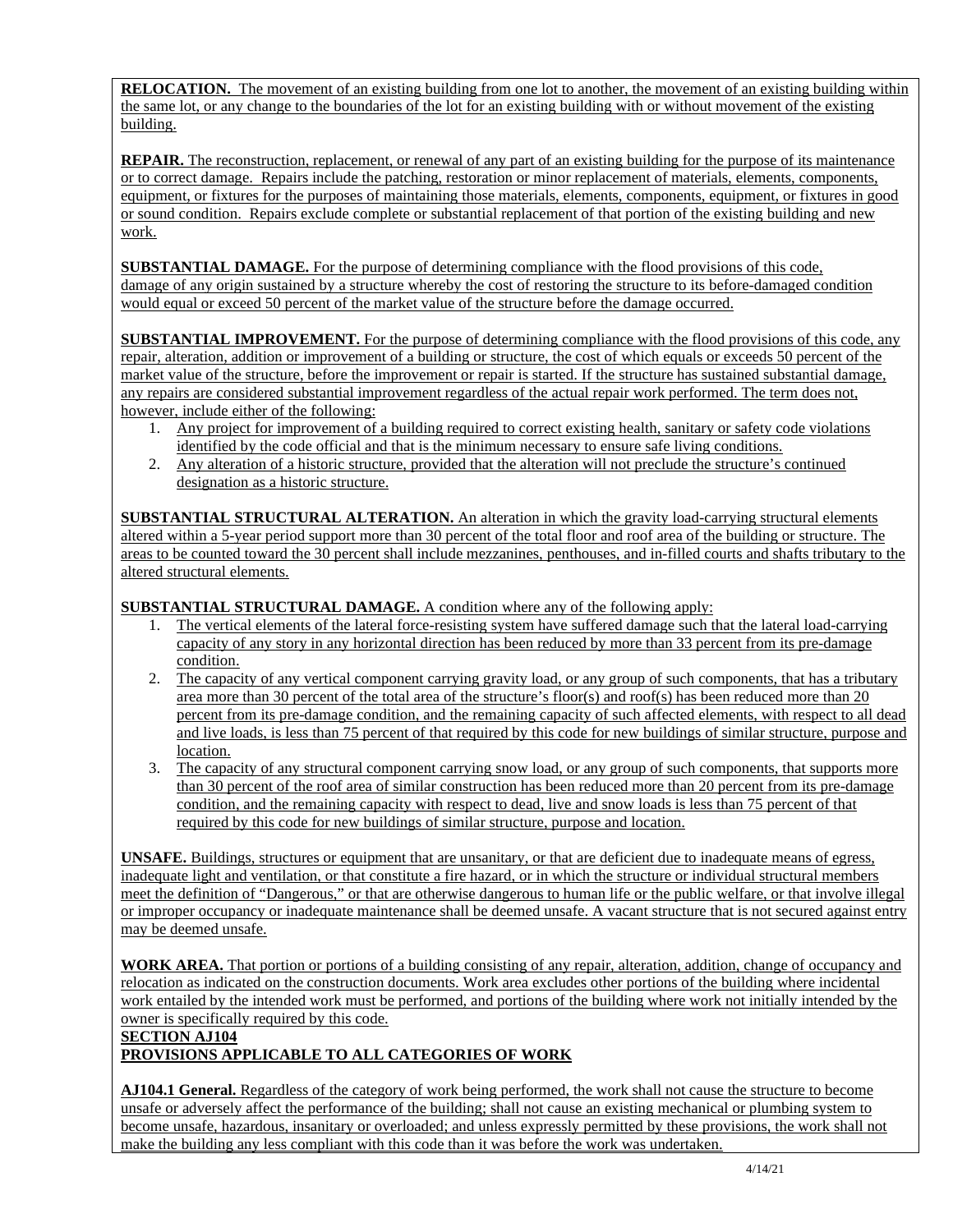**AJ104.2 Existing materials.** Materials already in use in a building that were in compliance with requirements or approvals in effect at the time of their erection or installation shall be permitted to remain in use unless determined by the code official to be unsafe.

**AJ104.3 New and replacement materials.** Except as otherwise required or permitted by this code, materials permitted by this code for new construction shall be used. Like materials shall be permitted for repairs and alterations, provided that unsafe conditions are not created. Hazardous materials shall not be used where the code for new construction would not permit their use in buildings of similar occupancy, purpose, and location.

**AJ104.4 Flood hazard areas.** Work performed in existing buildings located in a flood hazard area as established by Table R301.2 shall be subject to the provisions of Section R105.3.1.1.

**AJ104.5 Fire-resistance rated construction.** Fire-resistance rated construction of existing buildings or portions thereof shall comply with this section.

**AJ104.5.1 Archaic materials and assemblies.** The Appendix to Resource A Guidelines on Fire Ratings of Archaic Materials and Assemblies of the 2021 International Existing Building Code shall be incorporated into this appendix in its entirety. The fire-resistance rating of existing assemblies may be established in accordance with the tabular prescriptive requirements of the Appendix to Resource A and the requirements of this section.

**AJ104.5.1.1 Condition of existing assemblies.** The effects of age and wear and tear shall be repaired so that the assembly is in good repair and the original thickness of all components is restored.

**AJ104.5.1.2 Penetrations of existing assemblies.** All penetrations in the assembly shall be packed with noncombustible cementitious materials and so fixed that the packing material will not fall out when it loses its water of hydration.

**Exception:** Penetrations in accordance with Section R302.4.1 or Section R302.4.2

**AJ104.6 Smoke alarms.** Existing buildings shall be provided with smoke alarms in accordance with Section R314.

#### **Exceptions:**

- 1. Repairs
- 2. The removal and replacement or the covering of existing materials, elements, equipment or fixtures using new materials, elements, equipment or fixtures that serve the same purpose.
- 3. Work involving the exterior surfaces of buildings, such as the replacement of roofing or siding, the addition or replacement of windows or doors, or the addition of porches or decks.
- 4. Installation, alteration, or repairs of plumbing or mechanical systems, other than fuel-burning appliances.

**AJ104.7 Carbon Monoxide Detection.** Existing buildings shall be provided with carbon monoxide detection in accordance with Section R315.

#### **Exceptions:**

- 1. Repairs
- 2. The removal and replacement or the covering of existing materials, elements, equipment or fixtures using new materials, elements, equipment or fixtures that serve the same purpose.
- 3. Work involving the exterior surfaces of buildings, such as the replacement of roofing or siding, the addition or replacement of windows or doors, or the addition of porches or decks.
- 4. Installation, alteration, or repairs of plumbing or mechanical systems, other than fuel-burning appliances.

**AJ104.8 Replacement windows.** Regardless of the category of work, where an existing window, including the sash and glazed portion, or safety glazing is replaced, the replacement window or safety glazing shall comply with the requirements of Sections AJ104.8.1 through AJ104.8.4, as applicable.

**AJ104.8.1 Energy efficiency.** Replacement windows shall comply with the requirements of Chapter 11.

**AJ104.8.2 Safety glazing.** Replacement glazing in hazardous locations shall comply with the safety glazing requirements of Section R308.

**AJ104.8.3 Replacement windows for emergency escape and rescue openings.** Where windows are required to provide emergency escape and rescue openings, replacement windows shall be exempt from Sections R310.2 and R310.4.4 provided that the replacement window meets the following conditions: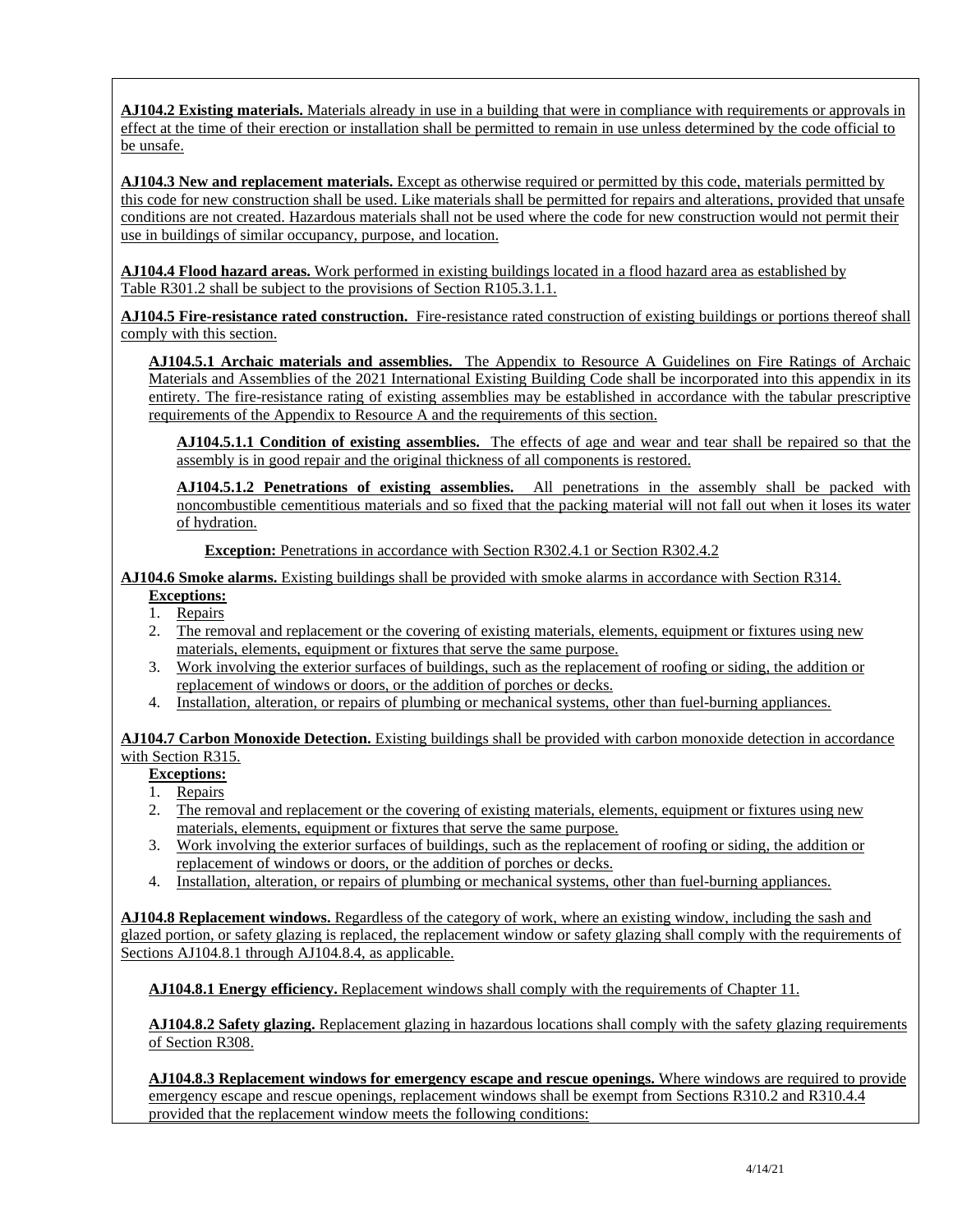- 1. The replacement window is the manufacturer's largest standard size window that will fit within the existing frame or existing rough opening. The replacement window shall be permitted to be of the same operating style as the existing window or a style that provides for an equal or greater window opening area than the existing window.
- 2. Where the replacement window is not part of a change of occupancy. Window opening control devices and fall prevention devices complying with ASTM F2090 shall be permitted for use on windows serving as required emergency escape and rescue openings.

**AJ104.8.3.1 Control devices.** Emergency escape and rescue openings with window opening control devices or fall prevention devices complying with ASTM F2090, after operation to release the control device allowing the window to fully open, shall not reduce the net clear opening area of the window unit. Emergency escape and rescue openings shall be operational from the inside of the room without the use of keys or tools.

**AJ104.8.4 Window control devices.** Window opening control devices or fall prevention devices complying with ASTM F2090 shall be installed where an existing window is replaced and where all of the following apply to the replacement window:

- 1. The window is operable.
- 2. One of the following applies:
	- 2.1. The window replacement includes replacement of the sash and the frame.
	- 2.2. The window replacement includes the sash only when the existing frame remains.
- 3. The bottom of the clear opening of the window opening is at a height less than 24 inches (610 mm) above the finished floor.
- 4. The window will permit openings that will allow passage of a 4-inch-diameter (102 mm) sphere where the window is in its largest opened position.
- 5. The vertical distance from the top of the sill of the window opening to the finished grade or other surface below, on the exterior of the building, is greater than 72 inches (1829 mm).

**AJ104.9 New structural members and connections.** New structural members and connections shall comply with the detailing provisions of this code for new buildings of similar structure, purpose and location.

**Exception:** Where alternative design criteria are specifically permitted.

**AJ104.10 Energy Conservation.** Work performed in existing buildings shall be in accordance with the energy conservation requirements in Chapter 11 of this code.

**AJ104.11 Radon Control Methods.** Work performed in existing buildings shall be in accordance with the radon control methods in Appendix F of this code.

**AJ104.12 Accessibility.** Work performed in existing buildings shall be in accordance with the accessibility requirements in Section 306 of the International Existing Building Code or as outlined in this code for new construction.

# **SECTION AJ105 REPAIRS**

**AJ105.1 Flood Hazard Areas.** In flood hazard areas, repairs that constitute substantial improvement shall require that the building comply with Section R322.

**AJ105.2 Fire Protection.** Repairs shall be done in a manner that maintains the level of fire protection provided.

**AJ105.3 Means of Egress.** Repairs shall be done in a manner that maintains the level of protection provided for the means of egress.

# **AJ105.4 Structural.**

**AJ105.4.1 Minimum Design Loads.** The minimum design loads for the structure shall be the loads applicable at the time the building was constructed, provided that a dangerous condition is not created. Structural elements that are uncovered during the course of the repair and that are found to be unsound or dangerous shall be made to comply with the applicable requirements of this code.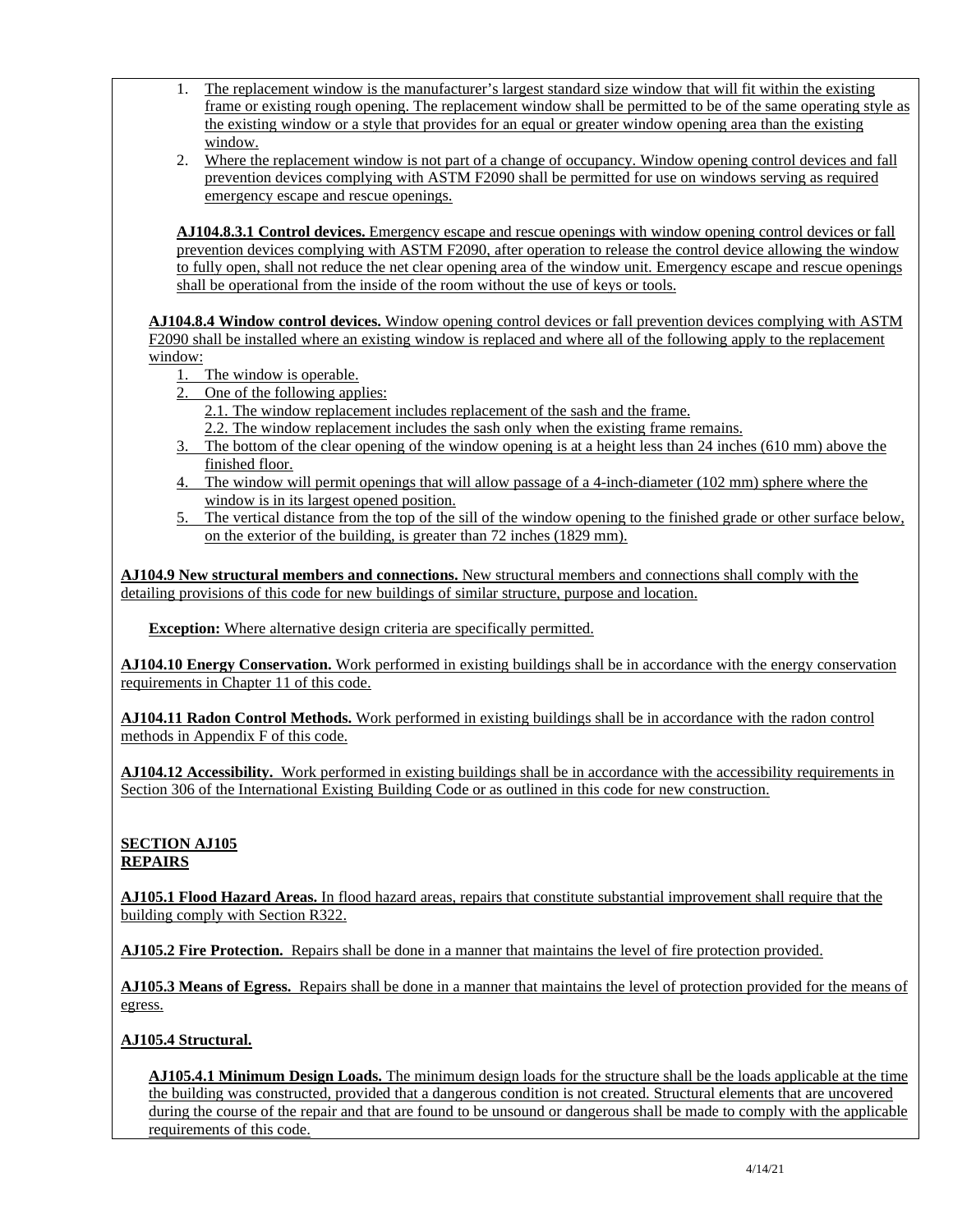**AJ105.4.2 Repairs for less than substantial structural damage.** Unless otherwise required by this section, for damage less than substantial structural damage, the damaged elements shall be permitted to be restored to their pre-damaged condition.

**AJ105.4.2.1 Snow damage.** Structural components whose damage was caused by or related to snow load effects shall be repaired, replaced, or altered to comply with the framing requirements of this code.

**AJ105.4.3 Substantial structural damage to vertical elements of the lateral force-resisting system.** A building that has sustained substantial structural damage to the vertical elements of its lateral force-resisting system shall be evaluated in accordance with Section AJ105.4.3.1, and either repaired in accordance with Section AJ105.4.3.2 or repaired and retrofitted in accordance with Section AJ105.4.3.3, depending on the results of the evaluation.

**AJ105.4.3.1 Evaluation.** The building shall be evaluated by a registered design professional, and the evaluation findings shall be submitted to the code official. The evaluation shall establish whether the damaged building, if repaired to its pre-damage state, would comply with the framing requirements of this code.

**AJ105.4.3.2 Extent of repair for compliant buildings.** If the evaluation establishes that the building in its predamage condition complies with the provisions of Section AJ105.4.3.1, then the damaged elements shall be permitted to be restored to their pre-damage condition.

**AJ105.4.3.3 Extent of repair for noncompliant buildings.** If the evaluation does not establish that the building in its pre-damage condition complies with the provisions of Section AJ105.4.3.1, then the building shall be retrofitted to comply with the provisions of this section. The wind loads for the repair and retrofit shall be those required by the building code in effect at the time of original construction, unless the damage was caused by wind, in which case the wind loads shall be in accordance with this code. The seismic loads for this retrofit design shall be those required by the building code in effect at the time of original construction, but not less than the reduced seismic forces.

**AJ105.4.4 Substantial structural damage to gravity load-carrying components.** Gravity load-carrying components that have sustained substantial structural damage shall be rehabilitated to comply with the applicable provisions for dead, live and snow loads in the International Building Code. Undamaged gravity load carrying components that receive dead, live or snow loads from rehabilitated components shall also be rehabilitated if required to comply with the design loads of the rehabilitation design.

**AJ105.4.4.1 Lateral force-resisting elements.** Regardless of the level of damage to vertical elements of the lateral force-resisting system, if substantial structural damage to gravity load-carrying components was caused primarily by wind or seismic effects, then the building shall be evaluated in accordance with Section AJ105.4.3.1 and, if noncompliant, retrofitted in accordance with Section AJ105.4.3.3.

**AJ105.4.5 Substantial structural damage to snow load-carrying components.** Where substantial structural damage to any snow load-carrying components is caused by or related to snow load effects, any components required to carry snow loads on roof framing of similar construction shall be repaired, replaced or retrofitted to comply with the framing requirements of this code.

**AJ105.4.6 Flood hazard areas.** In flood hazard areas, buildings that have sustained substantial structural damage shall be brought into compliance with Section R322 of this code.

**AJ105.5 Electrical.** Repair or replacement of existing electrical wiring and equipment undergoing repair with like material shall be permitted.

# **Exceptions:**

- 1. Replacement of electrical receptacles shall comply with the requirements of the adopted NEC.
- 2. Plug fuses of the Edison-base type shall be used for replacements only where there is not evidence of overfusing or tampering in accordance with the applicable requirements of the adopted NEC.
- 3. For replacement of nongrounding-type receptacles with grounding-type receptacles and for branch circuits that do not have an equipment grounding conductor in the branch circuitry, the grounding conductor of a grounding-type receptacle outlet shall be permitted to be grounded to any accessible point on the grounding electrode system, or to any accessible point on the grounding electrode conductor, as allowed and described in of the adopted NEC.

**AJ105.6 Plumbing materials and supplies.** The following plumbing materials and supplies shall not be used:

- 1. All-purpose solvent cement, unless listed for the specific application.
- 2. Flexible traps and tailpieces, unless listed for the specific application.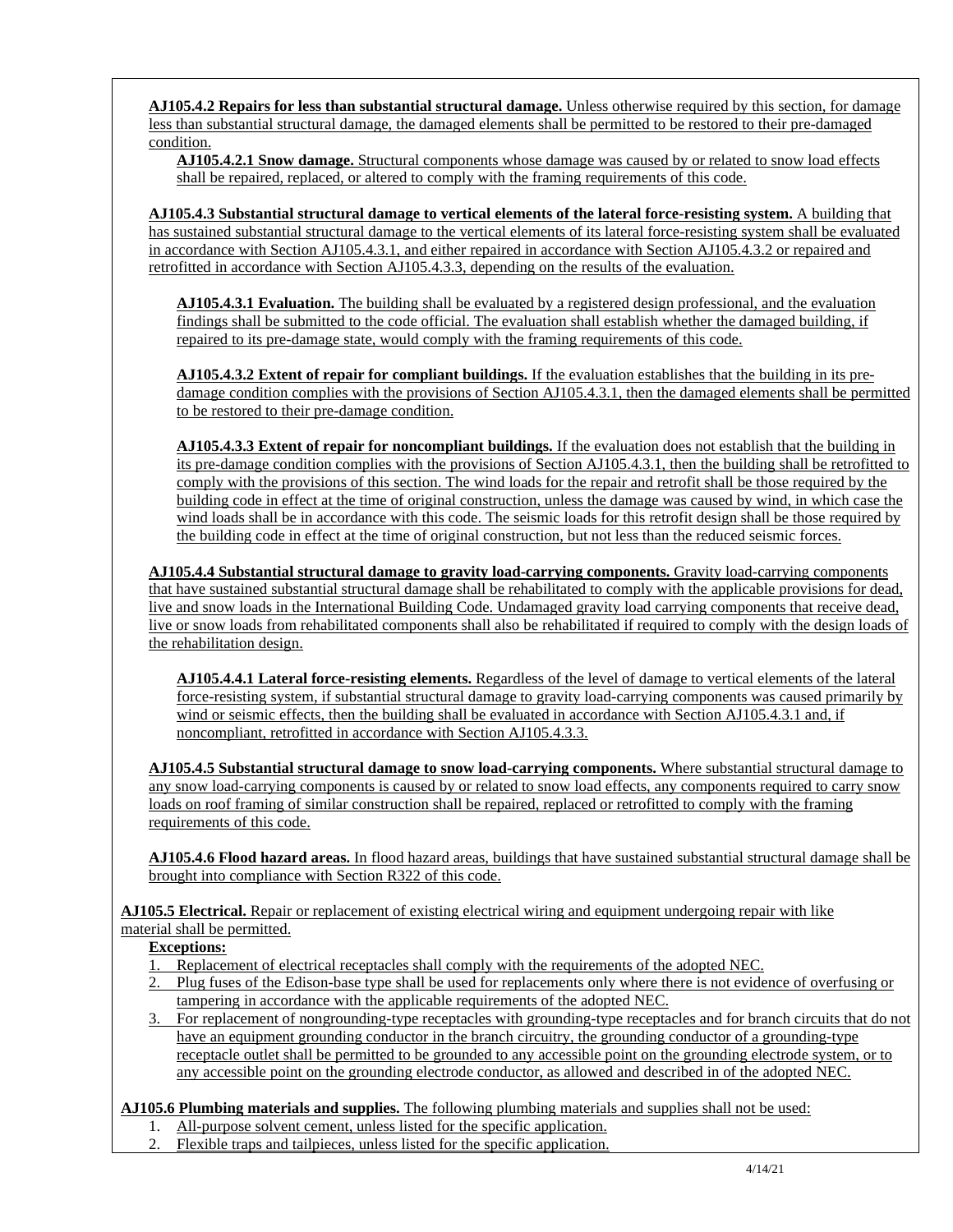3. Solder having more than 0.2-percent lead in the repair of potable water systems.

**AJ105.7 Water closets.** Where any water closet is replaced with a newly manufactured water closet, the replacement water closet shall comply with the requirements of Section P2903.2.

# **SECTION AJ106 ALTERATIONS**

**AJ106.1 Newly constructed elements.** Unless expressly permitted by this appendix, new construction elements, components, systems, and spaces shall comply with the requirements of this code for new construction.

**AJ106.2 Materials and methods.** The work shall comply with the materials and methods requirements of this code.

**AJ106.3 Interior Wall and Ceiling Finishes.** 

**AJ106.3.1 Replacement.** Like materials shall be permitted for interior wall and ceiling finishes that are being replaced, provided that unsafe conditions are not created.

**Exception:** Wood paneling and textile wall coverings used as an interior finish shall comply with the flame spread requirements of Section R302.9.

**AJ106.3.2 Newly installed.** Newly installed interior wall and ceiling finishes shall comply with the requirements of Section R302.9.

**AJ106.3.3 Extensive alterations.** Where the total work area included in the alteration exceeds 50 percent of the floor area of the dwelling unit, the interior finish of walls and ceilings in any work area shall comply with the requirements of Section R302.9. Existing interior finish materials that do not comply with those requirements shall be removed or shall be treated with an approved fire-retardant coating in accordance with the manufacturer's instructions to secure compliance with the requirements of this section.

**AJ106.4 Fire Protection.** Alterations shall be done in a manner that maintains the level of fire protection provided.

**AJ106.4.1 Separation walls.** Where the total work area included in the alteration exceeds 50 percent of the floor area of the dwelling unit and the work area is in an attached dwelling unit, walls separating dwelling units that are not continuous from the foundation to the underside of the roof sheathing shall be constructed to provide a continuous fire separation using construction materials consistent with the existing wall or complying with the requirements for new structures. Performance of work shall be required only on the side of the wall of the dwelling unit that is part of the work area.

# **AJ106.5 Ventilation.**

**AJ106.5.1 Replacement windows.** Replacement windows and newly added openable windows are not required to comply with the light and ventilation requirements of Section R303.

**AJ106.5.2 Reconfigured spaces.** Reconfigured spaces intended for occupancy and spaces converted to living space in any work area shall be provided with ventilation in accordance with Section R303.

**AJ106.6 Ceiling height.** Living spaces created in existing basements built prior to 1990 shall have ceiling heights of not less than 6 feet 8 inches (2032 mm). Existing finished ceiling heights in basements without living space shall not be reduced.

**Exception:** Beams, girders, ducts, or other obstructions in basements containing living space shall be permitted to project to within 6 feet 4 inches (1931 mm) of the finished floor.

**AJ106.7 Door and window dimensions.** Minor reductions in the clear opening dimensions of replacement doors and windows that result from the use of different materials shall be allowed, whether or not they are permitted by this code.

**AJ106.8 Means of egress.** Alterations shall be done in a manner that maintains the level of protection provided for the means of egress.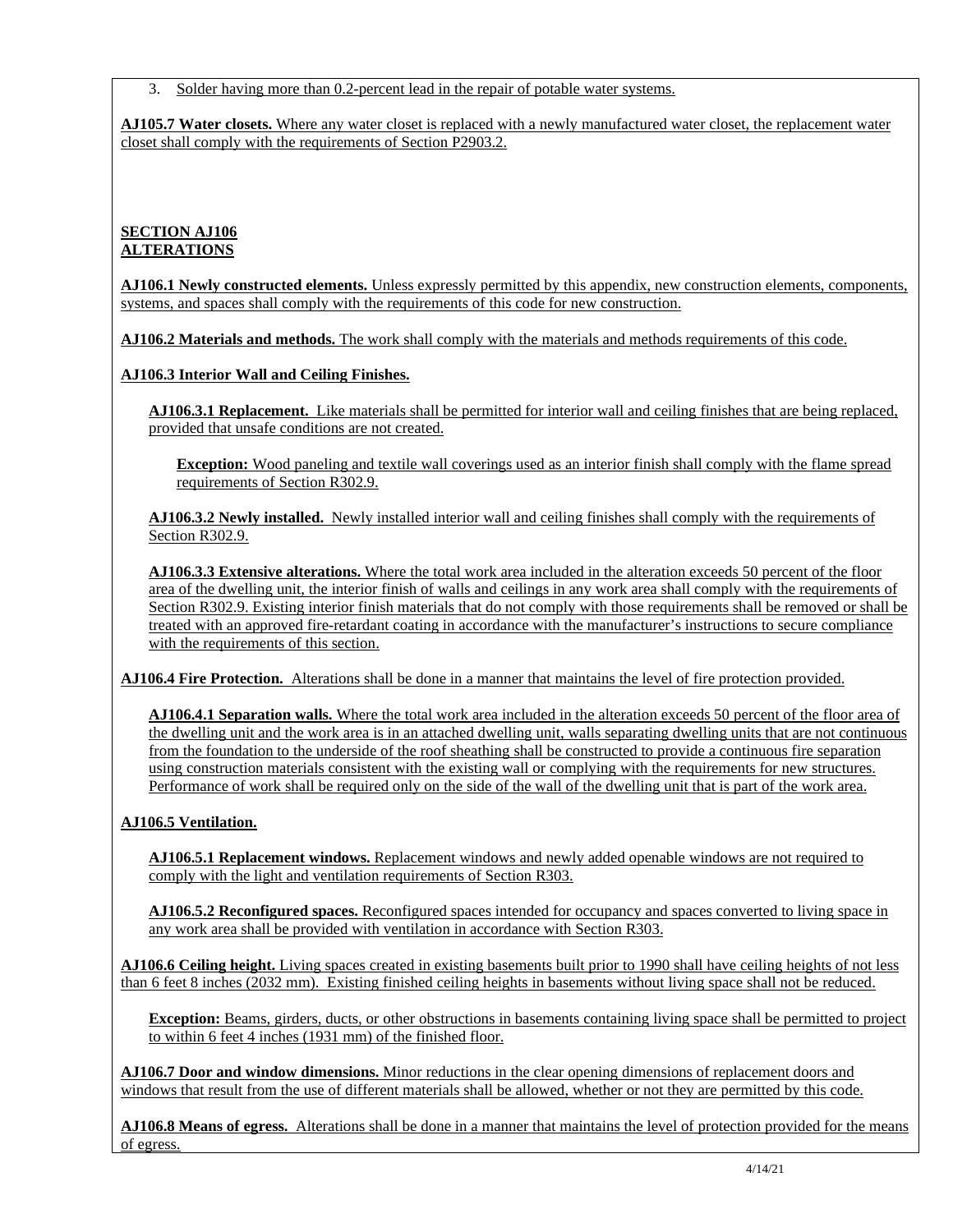**Exception:** A change in occupancy resulting in floor levels without any living space converted to living space, or a portion thereof, shall be provided with vertical egress in accordance with R311.4

**AJ106.8.1 Stairways.** Unless determined to be unsafe or dangerous, stairs shall maintain the level of protection provided for the means of egress. The requirements of Sections AJ106.8.1.1 and AJ106.8.1.4 shall apply to stairs along the egress path from the work area to the required egress door.

**AJ106.8.1.1 Width.** Stairs not otherwise being altered or modified shall be permitted to maintain their current clear width at, above, and below existing handrails.

**AJ106.8.1.2 Headroom.** Stairs not otherwise being altered shall be permitted to maintain the current finished headroom. Headroom height on existing stairs being altered or modified shall not be reduced below the existing stairway finished headroom.

**AJ106.8.1.3 Landings.** Stairs not otherwise being altered shall be permitted to maintain the current landing depth and width. Landings serving existing stairs being altered or modified shall not be reduced below the existing stairway landing depth and width.

**AJ106.8.1.4 Illumination.** Stairways within the work area shall be provided with illumination in accordance with Section R303.7 and R303.8.

**AJ106.8.2 Handrails.** The requirements of Sections AJ106.8.2.1 and AJ106.8.2.2 shall apply to handrails from the work area floor to the required egress door.

**AJ106.8.2.1 Minimum requirement.** Every required exit stairway that has three or more risers, and is not provided with one handrail, or in which the existing handrails are judged to be in danger of collapsing, shall be provided with handrails for the full length of the stairway on at least one side.

**AJ106.8.2.2 Design.** Handrails shall be designed and installed in accordance with Section R311.

**AJ106.8.3 Guards.** The requirements of Sections AJ106.8.3.1 and AJ106.8.3.2 shall apply to guards along the egress path from the work area to the required egress door.

**AJ106.8.3.1 Minimum requirement.** Every open portion of a stairway, landing, or balcony that is more than 30 inches (762 mm) above the floor or grade below and is not provided with guards, or those portions in which existing guards are judged to be in danger of collapsing, shall be provided with guards.

**AJ106.8.3.2 Design.** Guards shall be designed and installed in accordance with Section R312.

#### **AJ106.9 Structural.**

**AJ106.9.1 Minimum design loads.** The minimum design loads for the structure shall be the loads applicable at the time the building was constructed, provided that a dangerous condition is not created. Structural elements that are uncovered during the course of the alteration and that are found to be unsound or dangerous shall be made to comply with the applicable requirements of this code.

**AJ106.9.2 Existing structural elements carrying gravity loads.** Any existing gravity load-carrying structural element for which an alteration causes an increase in design dead, live or snow load, including snow drift effects, of more than 5 percent shall be replaced or altered as needed to comply with the faming requirements of this code. Any existing gravity load-carrying structural element whose gravity load-carrying capacity is decreased as part of the alteration shall comply with the framing requirements of this code.

**Exception:** Buildings in which the increased dead load is due entirely to the addition of a second layer of roof covering weighing 3 pounds per square foot (0.1437 kN/m2) or less over an existing single layer of roof covering.

**AJ106.9.3 Existing structural elements resisting lateral loads.** Except as permitted by Section AJ106.9.4, where the alteration increases design lateral loads, or where the alteration results in prohibited structural irregularity as defined in ASCE 7, or where the alteration decreases the capacity of any existing lateral load-carrying structural element, the structure of the altered building or structure shall comply with the framing requirements of this code.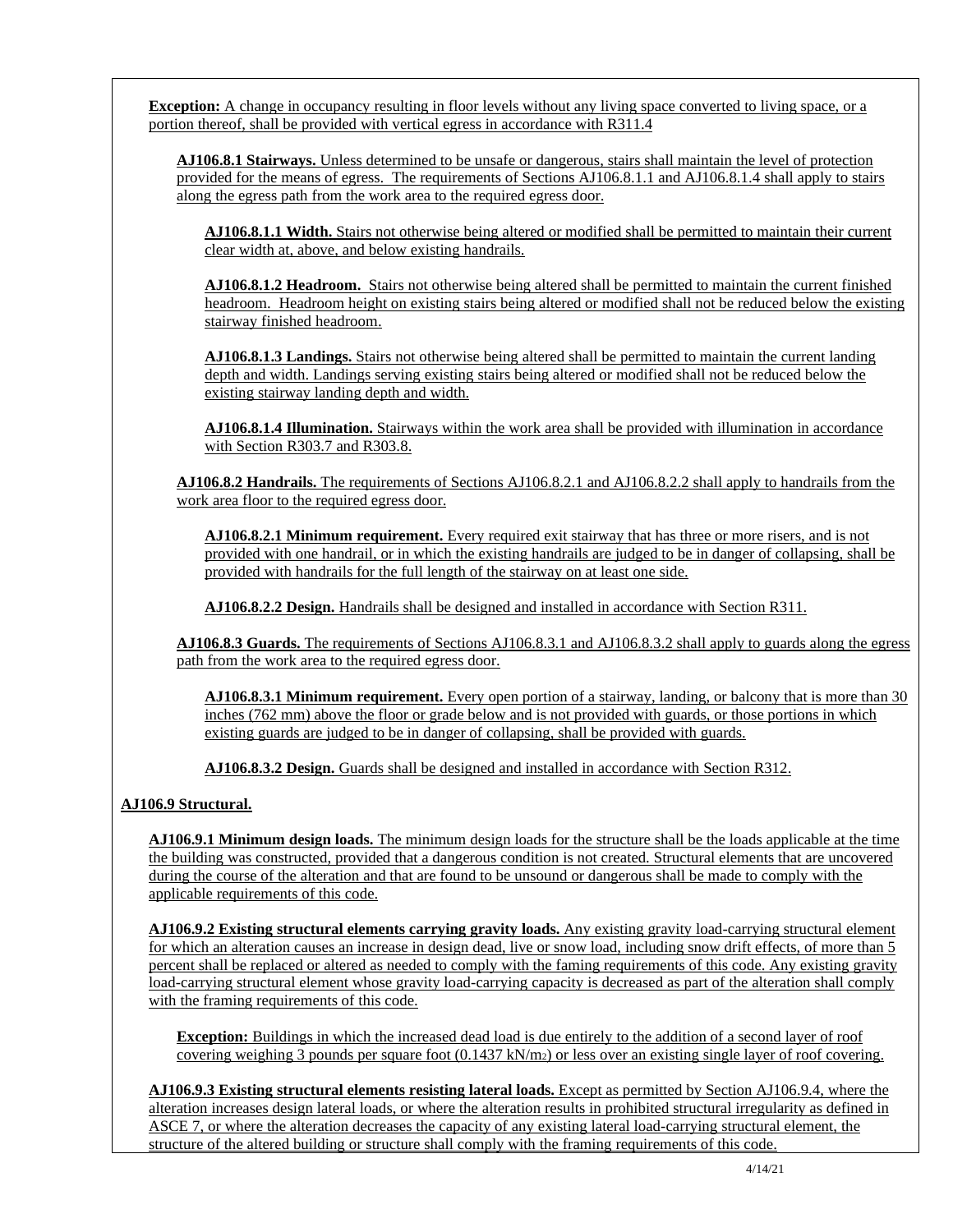**AJ106.9.4 Voluntary lateral force-resisting system alterations.** Structural alterations that are intended exclusively to improve the lateral force-resisting system and are not required by other sections of this code shall not be required to meet the framing requirements of this code, provided that the following conditions are met:

- 1. The capacity of existing structural systems to resist forces is not reduced.
- 2. New structural elements are detailed and connected to existing or new structural elements as required by this code for new construction.
- 3. New or relocated nonstructural elements are detailed and connected to existing or new structural elements as required by this code for new construction.
- 4. The alterations do not create a structural irregularity as defined in ASCE 7 or make an existing structural irregularity more severe.

### **AJ106.10 Electrical.**

**AJ106.10.1 Materials and methods.** Newly installed electrical equipment and wiring relating to work done in any work area shall comply with the materials and methods requirements of the adopted NEC.

**Exception:** Electrical equipment and wiring in newly installed partitions and ceilings shall comply with the applicable requirements of the adopted NEC.

**AJ106.10.2 Electrical service.** Service to the dwelling unit shall be not less than 100 ampere, three-wire capacity and service equipment shall be dead front having no live parts exposed that could allow accidental contact. Type "S" fuses shall be installed where fused equipment is used.

**Exception:** Existing service of 60 ampere, three-wire capacity, and feeders of 30 ampere or larger two- or three-wire capacity shall be accepted if adequate for the electrical load being served.

**AJ106.10.3 Additional electrical requirements.** Where the work area includes any of the following areas within a dwelling unit, the requirements of Sections AJ106.10.3.1 through AJ106.10.3.5 shall apply.

**AJ106.10.3.1 Enclosed areas.** Enclosed areas other than closets, kitchens, basements, garages, hallways, laundry areas and bathrooms shall have not less than two duplex receptacle outlets, or one duplex receptacle outlet and one ceiling- or wall-type lighting outlet.

**AJ106.10.3.2 Kitchen and laundry areas.** Kitchen areas shall have not less than two duplex receptacle outlets. Laundry areas shall have not less than one duplex receptacle outlet located near the laundry equipment and installed on an independent circuit.

**AJ106.10.3.3 Ground-fault circuit interruption.** Ground-fault circuit interruption shall be provided on newly installed receptacle outlets if required by the adopted NEC.

**AJ106.10.3.4 Lighting outlets.** Not less than one lighting outlet shall be provided in every bathroom, hallway, stairway, attached garage and detached garage with electric power to illuminate outdoor entrances and exits, and in utility rooms and basements where these spaces are used for storage or contain equipment requiring service.

**AJ106.10.3.5 Clearance.** Clearance for electrical service equipment shall be provided in accordance with the adopted NEC.

#### **CHAPTER AJ107 ADDITIONS**

**AJ107.1 Scope.** An addition to a building or structure shall comply with this code for new construction without requiring the existing building or structure to comply with any requirements of those codes or of these provisions, except as required by this chapter. Where an addition impacts the existing building or structure, that portion shall comply with this code.

**AJ107.2 Other work.** Any repair or alteration work within an existing building to which an addition is being made shall comply with the applicable requirements for the category of work.

#### **AJ107.3 Structural**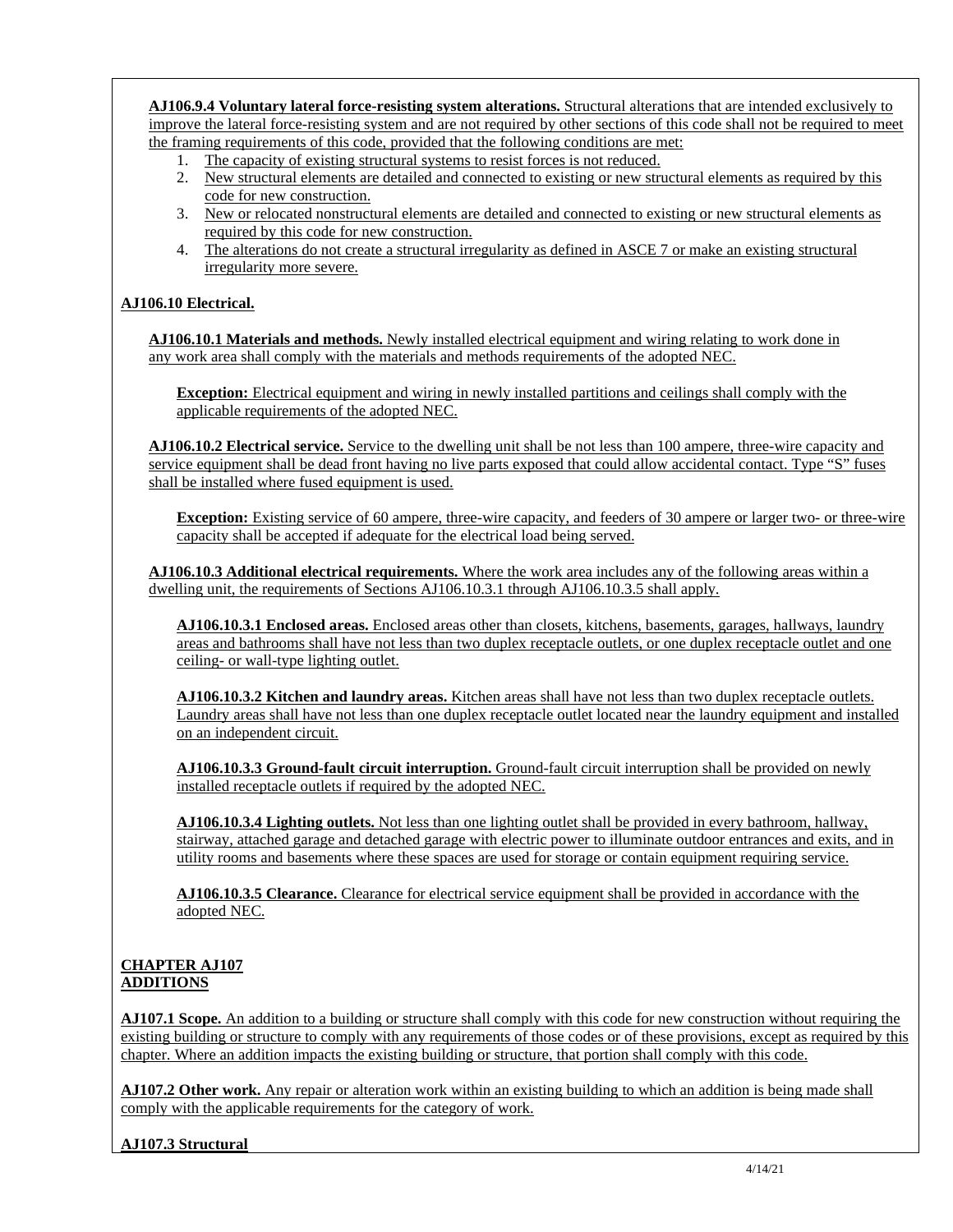**AJ107.3.1 Additional gravity loads.** Any existing gravity load-carrying structural element for which an addition and its related alterations cause an increase in design dead, live or snow load, including snow drift effects, of more than 5 percent shall be replaced or altered as needed to comply with the faming requirements of this code. Any existing gravity loadcarrying structural element whose gravity load-carrying capacity is decreased as part of the alteration shall comply with the framing requirements of this code.

**AJ107.3.2 Lateral force-resisting system.** Where the addition is structurally independent of the existing structure, existing lateral load-carrying structural elements shall be permitted to remain unaltered. Where the addition is not structurally independent of the existing structure, the existing structure and its addition acting together as a single structure shall comply with the framing requirements of this code.

**AJ107.3.3 Flood hazard areas.** Additions and foundations in flood hazard areas shall comply with the following requirements:

- 1. For horizontal additions that are structurally interconnected to the existing building:
	- 1.1. If the addition and all other proposed work, when combined, constitute substantial improvement, the existing building and the addition shall comply with Section R322 of this code.
	- 1.2. If the addition constitutes substantial improvement, the existing building and the addition shall comply with Section R322 of this code.
- 2. For horizontal additions that are not structurally interconnected to the existing building:
	- 2.1. The addition shall comply with Section R322 of this code.
	- 2.2. If the addition and all other proposed work, when combined, constitute substantial improvement, the existing building and the addition shall comply with Section R322 of this code
- 3. For vertical additions and all other proposed work that, when combined, constitute substantial improvement, the existing building shall comply with Section R322 of this code.
- 4. For a raised or extended foundation, if the foundation work and all other proposed work, when combined, constitute substantial improvement, the existing building shall comply with Section R322 of this code.
- 5. For a new foundation or replacement foundation, the foundation shall comply with Section R322 of this code.

# **SECTION AJ108 CHANGE OF OCCUPANCY**

**AJ108.1 Scope.** The provisions of this chapter shall apply where a change of occupancy occurs.

**AJ108.2 Other work.** Any work undertaken in connection with a change in use or change in occupancy classification shall conform to the applicable requirements of this code applicable to the work performed, and to the requirements of AJ108.

**AJ108.3 Light and ventilation.** Light and ventilation shall comply with the requirements of this code.

**AJ108.4 Fire sprinkler system.** An automatic sprinkler system shall not be required in one- or two-family dwellings, townhouses, or accessory structures.

**AJ108.5 Exterior wall fire-resistance ratings.** The provisions of this section shall apply to buildings or portions thereof undergoing a change of occupancy classification. This includes a change of occupancy classification within a group as well as a change of occupancy classification from one group to a different group. Hazard categories in regard to fire-resistance ratings of exterior walls shall be in accordance with Table AJ108.1.

### **TABLE AJ108.1 EXPOSURE OF EXTERIOR WALLS HAZARD CATEGORIES**

| <b>RELATIVE HAZARD</b> | <b>IBC OCCUPANCY</b><br><b>CLASSIFICATIONS</b> | IRC OCCUPANCY CLASSIFICATION                    |
|------------------------|------------------------------------------------|-------------------------------------------------|
| (Highest Hazard)       |                                                |                                                 |
|                        | $F-1$ ; M; S-1                                 |                                                 |
|                        | A; B; E; I; R                                  | One- and two-family dwellings and<br>townhouses |
| 4 (Lowest Hazard)      | $F-2$ ; S-2; U                                 | Accessory structures                            |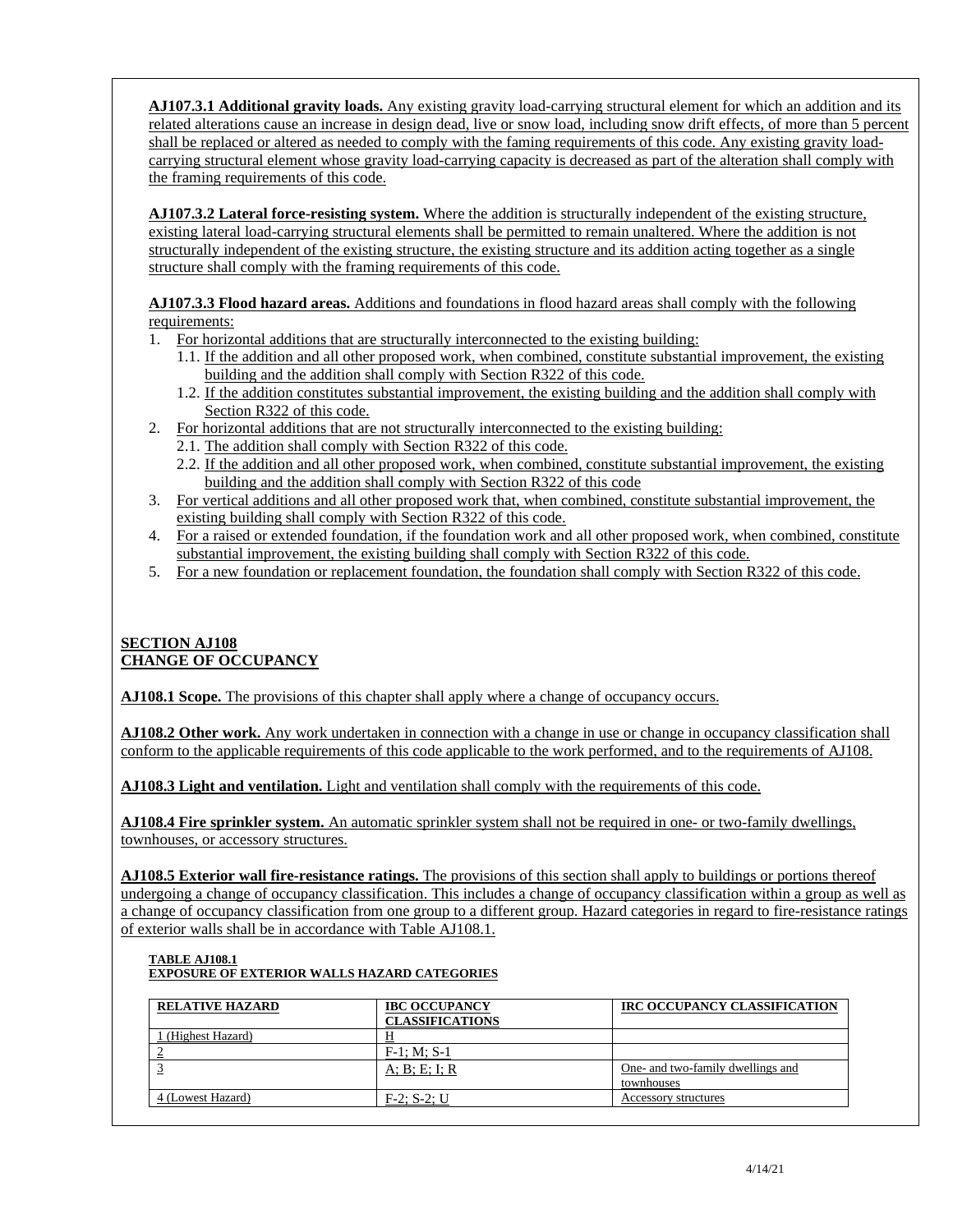**AJ108.5.1 Exterior wall rating for change of occupancy classification to a higher-hazard category.** Where a change of occupancy classification is made to a higher hazard category as shown in Table AJ108.1, exterior walls shall have fire resistance and exterior opening protective as required by this code.

**AJ108.5.2 Exterior wall rating for change of occupancy classification to an equal or lesser-hazard category.** Where a change of occupancy classification is made to an equal or lesser-hazard category as shown in Table AJ108.1, existing exterior walls, including openings, shall be accepted.

**AJ108.5.3 Opening protectives.** Openings in exterior walls shall be protected as required by this code. Where openings in the exterior walls are required to be protected because of their distance from the lot line, the sum of the area of such openings shall not exceed 50 percent of the total area of the wall in each story.

# **Exceptions:**

- 1. Where this code permits openings in excess of 50 percent.
- 2. Exterior opening protectives are not required where the change of occupancy group is to an equal or lower hazard classification in accordance with Table AJ108.1.

# **AJ108.6 Fire-resistance separation walls.**

**AJ108.6.1 Townhouses.** Townhouse units shall be separated from adjoining units in accordance with Section R302.2 of this code.

**AJ108.6.2 Two-family dwellings.** Dwelling units in two-family dwelling shall be separated shall be separated from each other in accordance with Section R302.3 of this code.

**AJ108.8 Means of egress.** A change of occupancy shall comply with Section AJ108.8.1 through AJ108.8.4. A change of occupancy classification shall comply with Section AJ108.8.1 through AJ108.8.5.

**AJ108.8.1 Handrails.** The requirements of Sections AJ108.8.1.1 and AJ108.8.1.2 shall apply to changes of occupancy or portions thereof.

**AJ108.8.1.1 Minimum requirement.** Every required exit stairway that has three or more risers, and is not provided with one handrail, or in which the existing handrails are judged to be in danger of collapsing, shall be provided with handrails for the full length of the stairway on at least one side.

**AJ108.8.1.2 Design.** Handrails shall be designed and installed in accordance with Section R311.

**AJ108.8.2 Guards.** The requirements of Sections AJ108.8.2.1 and AJ108.8.2.2 shall apply to changes of occupancy or portions thereof.

**AJ108.8.2.1 Minimum requirement.** Every open portion of a stairway, landing, or balcony that is more than 30 inches (762 mm) above the floor or grade below and is not provided with guards, or those portions in which existing guards are judged to be in danger of collapsing, shall be provided with guards.

**AJ108.8.2.2 Design.** Guards shall be designed and installed in accordance with Section R312.

**AJ108.8.3 Emergency escape and rescue openings.** Where a change of occupancy would require an emergency escape and rescue opening in accordance with Section R310 of this code, operable windows serving as the emergency escape and rescue opening shall comply with the following:

- An existing operable window shall provide a minimum net clear opening of 4 square feet  $(0.38 \text{ m})$  with a minimum net clear opening height 22 inches (559 mm) and a minimum net clear opening width of 20 inches (508 mm).
- 2. A replacement window where such window complies with both of the following:
	- 2.1. The replacement window meets the size requirements in Item 1.
	- 2.2. The replacement window is the manufacturer's largest standard size window that will fit within the existing frame or existing rough opening. The replacement window shall be permitted to be of the same operating style as the existing window or a style that provides for an equal or greater window opening area than the existing window.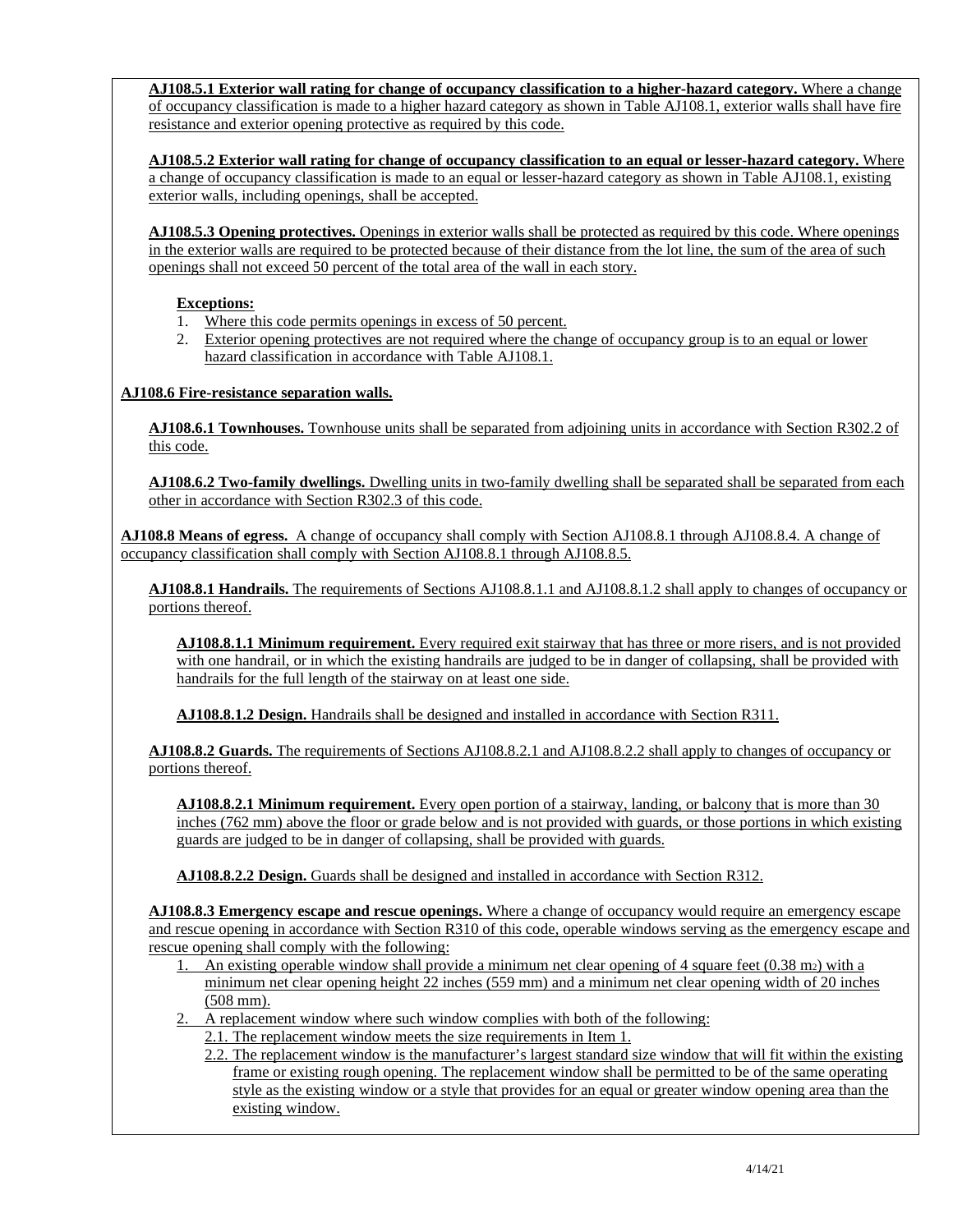**AJ108.8.4 Required Vertical Egress.** Floor levels without any living space converted to living space, or a portion thereof, shall be provided with vertical egress in accordance with R311.4.

**AJ108.8.5 Change in occupancy classification.** The provisions of this section shall apply to buildings or portions thereof undergoing a change of occupancy classification. This includes a change of occupancy classification within a group as well as a change of occupancy classification from one group to a different group. Hazard categories in regard to life safety and means of egress shall be in accordance with Table AJ108.2.

#### **TABLE AJ108.2**

#### **MEANS OF EGRESS HAZARD CATEGORIES**

| <b>RELATIVE HAZARD</b> | <b>IBC OCCUPANCY CLASSIFICATIONS</b>     | IRC OCCUPANCY CLASSIFICATION      |
|------------------------|------------------------------------------|-----------------------------------|
| 1 (Highest Hazard)     |                                          |                                   |
|                        | $I-2$ ; $I-3$ ; $I-4$                    |                                   |
|                        | A; E; I-1; M; R-1; R-2; R-4, Condition 2 |                                   |
|                        | B; F-1; R-3; R-4, Condition 1; S-1       | One- and two-family dwellings and |
|                        |                                          | townhouses                        |
| 5 (Lowest Hazard)      | $F-2$ ; S-2; U                           | Accessory structures              |

**AJ108.8.5.1 Means of egress for change to a higher hazard category.** Where a change of occupancy classification is made to a higher-hazard category (lower number) as shown in Table AJ108.2, the means of egress shall comply with the requirements of Section R311 of this code.

#### **Exceptions:**

- 1. Existing stairways including handrails and guards complying with the requirements of AJ106 shall be permitted for continued use subject to approval of the code official.
- 2. Any stairway replacing an existing stairway within a space where the pitch or slope cannot be reduced because of existing construction shall not be required to comply with the maximum riser height and minimum tread depth requirements.
- 3. An operable window complying with Section AJ108.8.3 shall be accepted as an emergency escape and rescue opening.

**AJ108.8.5.2 Means of egress for change of use to an equal or lower-hazard category.** Where a change of occupancy classification is made to an equal or lesser-hazard category (higher number) as shown in Table AJ108.2, existing elements of the means of egress shall comply with the requirements of AJ106 for the new occupancy classification. Newly constructed or configured means of egress shall comply with the requirements of Section R311 of this code.

**Exception:** Any stairway replacing an existing stairway within a space where the pitch or slope cannot be reduced because of existing construction shall not be required to comply with the maximum riser height and minimum tread depth requirements.

#### **AJ108.9 Structural requirements.**

**AJ108.9.1 Live loads.** Structural elements carrying tributary live loads from an area with a change of occupancy shall satisfy the requirements of Section R301. Design live loads for areas of new occupancy shall be based on Section R301 of this code.

**AJ108.9.2 Snow and wind loads.** Where a change of occupancy results in a structure being assigned to a higher risk category, the structure shall satisfy the requirements of Section R301 of this code.

# **AJ108.10 Electrical requirements.**

**AJ108.10.1 Unsafe conditions.** Where the occupancy of an existing building or part of an existing building is changed, all unsafe conditions shall be corrected without requiring that all parts of the electrical system comply with the adopted NEC.

**AJ108.10.2 Service upgrade.** Where the occupancy of an existing building or part of an existing building is changed, electrical service shall be upgraded to meet the requirements of the adopted NEC for the new occupancy.

**AJ108.10.3 Number of electrical outlets.** Where the occupancy of an existing building or part of an existing building is changed, the number of electrical outlets shall comply with the adopted NEC for the new occupancy.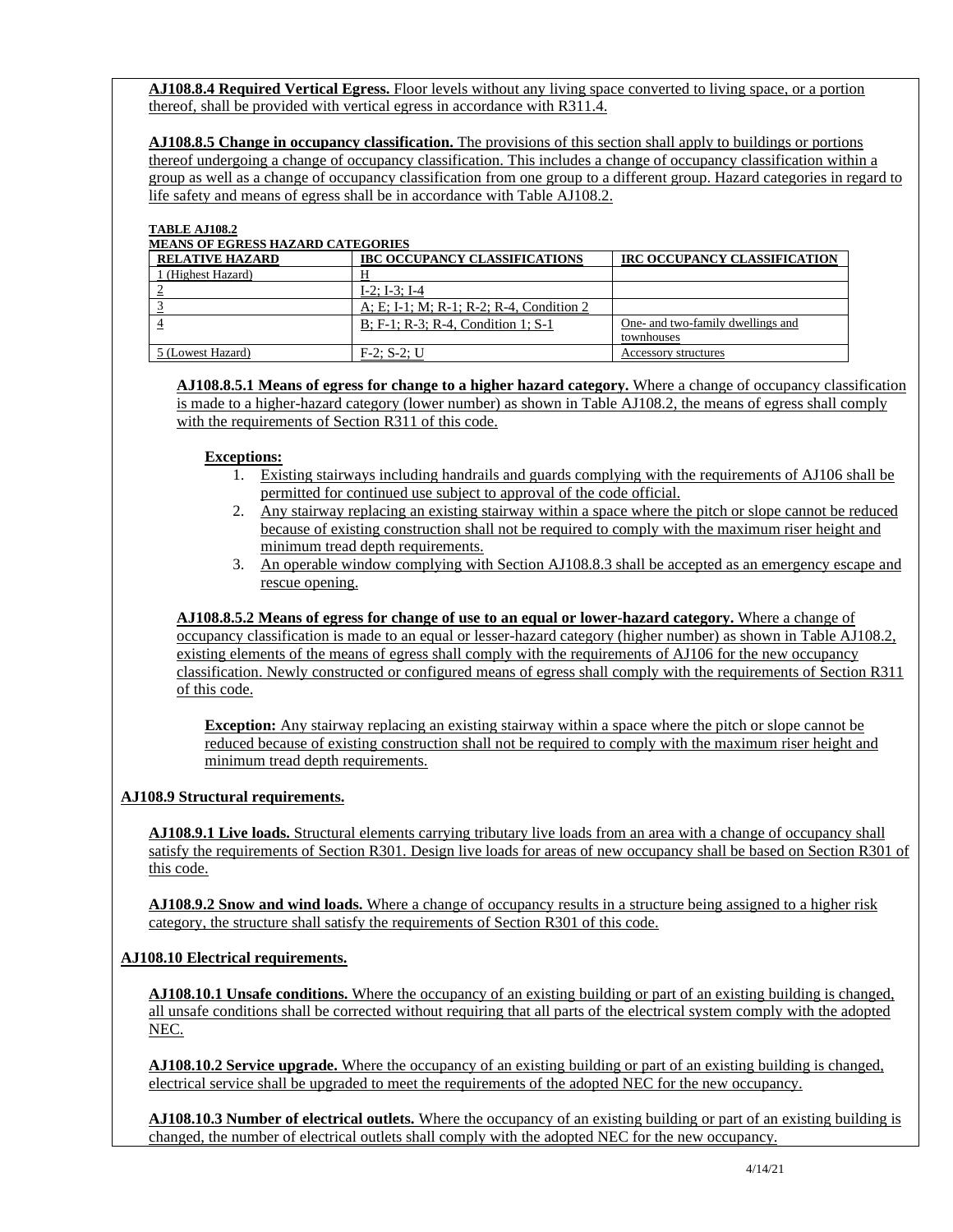**AJ108.11 Mechanical requirements.** Where the occupancy of an existing building or part of an existing building is changed such that the new occupancy is subject to different kitchen exhaust requirements or to increased mechanical ventilation requirements in accordance with this code, the new occupancy shall comply with the respective code provisions.

**AJ108.12 Plumbing requirements.** Where the occupancy of an existing building or part of an existing building is changed such that the new occupancy is subject to increased or different plumbing fixture requirements or to increased water supply requirements in accordance with this code, the new occupancy shall comply with the intent of the respective code provisions.

### **SECTION AJ109 RELOCATION**

**AJ109.1 Other work.** The building shall be safe for human occupancy. Any repair, alteration, or change of occupancy undertaken within the moved structure shall comply with the requirements of this code applicable to the work being performed. Any field fabricated elements shall comply with the requirements of this code.

**AJ109.2 Location on the lot.** The building shall be located on the lot in accordance with the requirements of this code.

**AJ109.3 Foundation.** The foundation system of relocated buildings shall comply with this code.

**AJ109.4 Connection to the foundation.** The connection of the relocated building to the foundation shall comply with this code.

**AJ109.5 Wind loads.** Buildings shall comply with the wind provisions of this code.

#### **Exceptions:**

- 1. Buildings where wind loads at the new location are not higher than those at the previous location.
- 2. Structural elements whose stress is not increased by more than 10 percent.

**AJ109.6 Snow loads.** Structures shall comply with the snow loads of this code.

#### **Exceptions:**

- 1. Structures where snow loads at the new location are higher than those at the previous location.
- 2. Structural elements whose stress is not increased by more than 5 percent.

**AJ109.7 Flood hazard areas.** If relocated or moved into a flood hazard area, structures shall comply with Section R322 of this code.

**AJ109.8 Required inspection and repairs.** The code official shall be authorized to inspect, or to require approved professionals to inspect at the expense of the owner, the various structural parts of a relocated building to verify that structural components and connections have not sustained structural damage. Any repairs required by the code official as a result of such inspection shall be made prior to the final approval.

# **SECTION AJ110 HISTORIC BUILDINGS**

**AJ110.1 Scope.** Historic buildings subject to repair, alteration, addition, change of occupancy and relocation in conformance with this section shall not be required to comply with individual requirements of this code to the extent that such compliance would threaten, degrade, or destroy the historic building features, form, materials, or functions that are historic and characterdefining.

**AJ110.2 Compliance.** The historic building or portion thereof shall be made to comply with the requirements of this code to the maximum extent feasible without threatening, degrading, or destroying the historic building features, form, materials, or functions that are historic and character-defining.

**AJ110.3 Hazardous conditions.** The historic building or portion thereof to remain shall not constitute a distinct life safety hazard and shall not otherwise be dangerous to human life or the public welfare.

**AJ110.4 Historic Building Report.** A Historic Building Report meeting the requirements of this section shall be submitted to the code official where portions of historic buildings to remain do not comply with the requirements of this code, and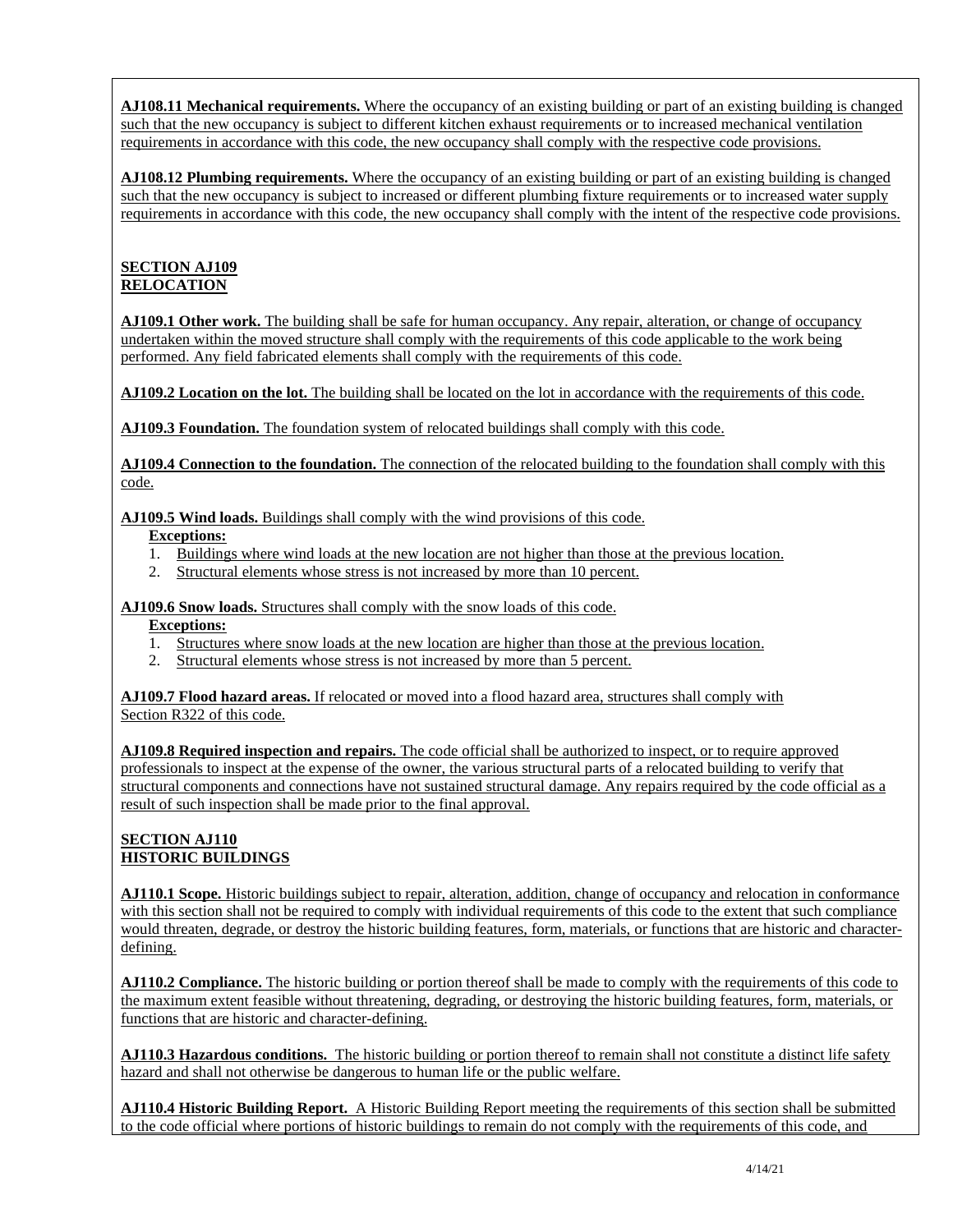compliance with the requirements of this code would threaten, degrade, or destroy the historic building features, form, materials, or functions that are historic and character-defining.

**AJ110.4.1 Qualifications.** The Historic Building Report shall be prepared and signed by either a historic preservation professional or a registered design professional and shall be signed by the owner of the historic building.

**AJ110.4.2 Minimum requirements.** The Historic Building Report shall include the following minimum information:

- 1. Documentation of the historic building listing or designation.
- 2. A narrative identifying each specific provision of this code that would threaten, degrade, or destroy the historic building features, form, materials, or functions that are historic and character-defining.
- 3. A narrative and documentation, including but not limited to drawings or photographic documentation where applicable, identifying and describing each such historic building feature, form, material, or function.
- 4. A narrative identifying each aspect of the repair, alteration, addition, change of occupancy or relocation intended to demonstrate maximum feasible compliance with the requirements of this code and to provide reasonable levels of life-safety compliance through alternative methods as needed.
- 5. Certification by a registered design professional that the portions of the historic building to remain, together with any proposed alternative methods, do not constitute a distinct life safety hazard and are not otherwise dangerous to human life or the public welfare.

**AJ110.4.3 Review.** The Historic Building Report shall be reviewed either by the local historic preservation authority having jurisdiction or by the State Historic Preservation Office having jurisdiction prior to submittal to the building official to verify that compliance with the specific provisions of this code identified in the report would threaten, degrade, or destroy the historic building features, form, materials, or functions that are historic and character-defining identified in the report, and to verify the repair, alteration, addition, relocation, or change of occupancy would not threaten, degrade, or destroy such features, form, materials, or functions.

#### **Supporting Information (Required):**

All proposals must include a written explanation and justification as to how they address physical, environmental, and/or customary characteristics that are specific to the City and County of Denver. The following questions must be answered for a proposal to be considered.

Purpose: What does your proposal achieve?

This proposal outlines the minimum code requirements applicable to repairs, alterations, additions, change of occupancy, and relocation of existing buildings regulated by the International Residential Code. The proposal outlines alternative compliance methods for historic buildings to preserve historic building features, materials, and functions that are historic and character-defining.

Reason: Why is your proposal necessary?

The purpose of these provisions is to encourage the continued use or reuse of legally existing buildings and to permit work that is consistent with the purpose of the International Residential Code. The proposal also provides for alternative compliance methods for designated historical structures. These provisions encourage the reuse of historical buildings and the preservation of historic building features, materials, and functions that are historic and character-defining.

This proposal is necessary to provide users with clear direction in the IRC on the minimum code requirements applicable to work in existing IRC buildings. Denver currently has limited code language in the Administration sections (DBCA Section 103.5) and in the IRC that are applicable to repairs, alterations, additions, change of occupancy, relocation, and historic buildings regulated by the International Residential Code. Denver has not adopted the International Residential Code's Appendix AJ. Applicants may use the International Existing Building Code, however, the IEBC often requires applicants to comply with the IBC rather than the IRC. For example, an applicant completing an alteration and using the IEBC will need to utilize the IBC to comply with structural requirements.

Substantiation: Why is your proposal valid? (i.e. technical justification)